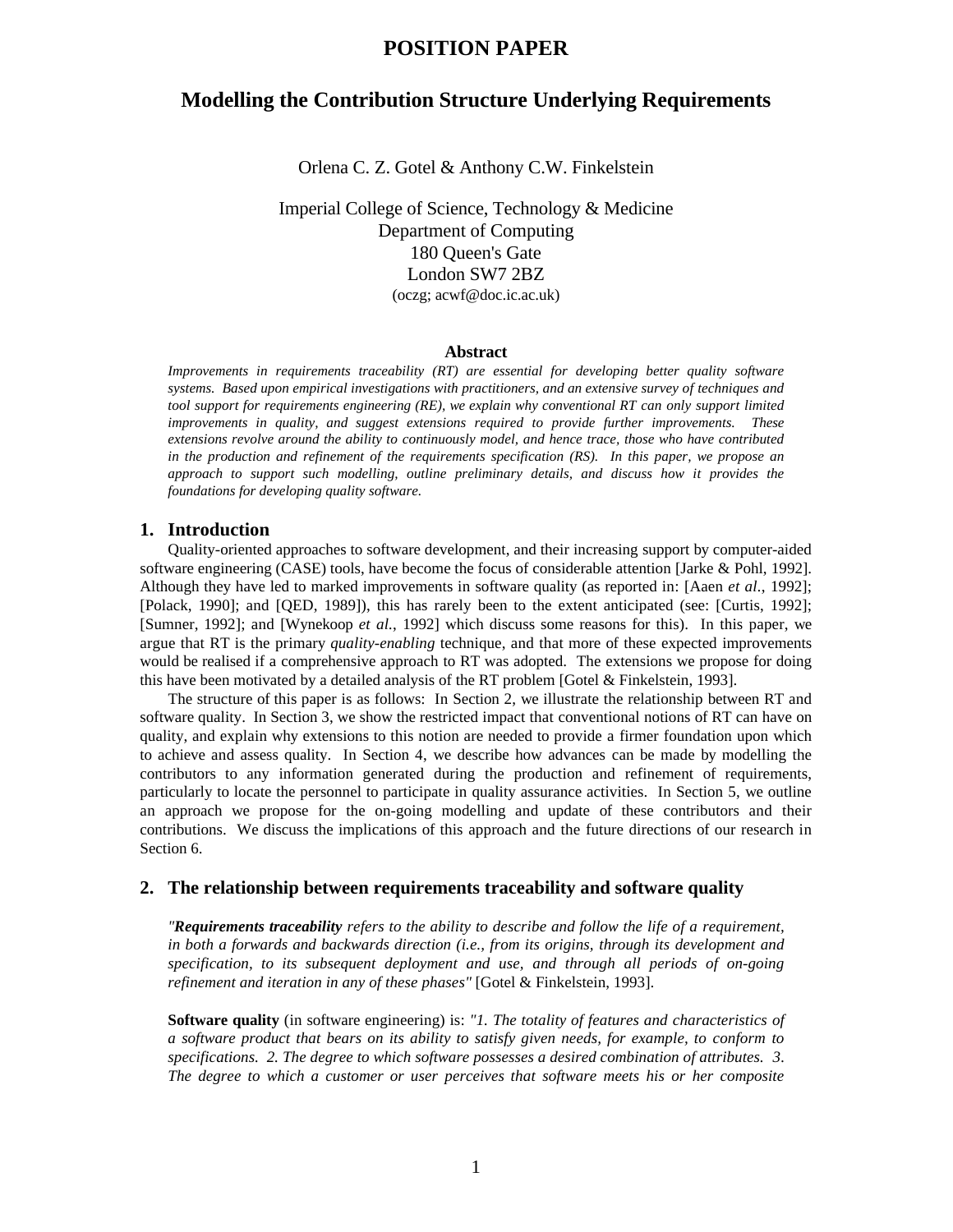*expectations. 4. The composite characteristics of software that determine the degree to which the software in use will meet the expectations of the customer"* [ANSI/IEEE Standard 729-1983].

The prevailing approach to quality-oriented development involves 2 basic steps: (1) specify the requirements for the proposed system (where the formality of their specification determines the extent to which step 2 can be automated); and (2) use these requirements as a reference point from which to drive, control, and evaluate the development process.

The definition of "software quality" above, indicates that quality is assured if: (a) software meets its users needs (*user requirements*); or (b) software conforms to rigid quality attributes (*quality requirements*). Such quality assurance is supported by many approaches. For example, through: development methods, like structured and top-down decomposition [Yeh & Ng, 1990]; dedicated techniques, like quality-function deployment (QFD) [Brown, 1991]; development paradigms, like the Quality Improvement Paradigm (QIP) [Oivo & Basili, 1992]; or through separate quality assurance groups, or quality engineers, as exemplified in the software factory concept [Fisher, 1991].

Common to all these approaches is their dependence upon the ability to maintain traceability between requirements in the RS and any subsequent artifacts in which they are distributed. This has been defined in [Gotel & Finkelstein, 1993] as *post-requirements specification (post-RS) traceability* (and is illustrated in Figure 1). Techniques for post-RS traceability can help ensure that quality requirements are considered in (and permeate through) all phases of development, and can also be used to check the extent to which these have been met at each phase. In this way, software quality is directly influenced by the techniques and tools used for RT.

# **3. Why post-RS traceability can only support limited improvements in quality**

Although there are numerous techniques and tools which provide dedicated support for post-RS traceability (summarised in [Gotel & Finkelstein, 1993]), software still frequently fails to attain the levels of quality anticipated for it. This is because these techniques and tools only deal with those phases of a requirement's life which result from its specification in the RS. They typically depend upon the prespecification of a (relatively static) requirements baseline before they can operate, and lack support for its initial production. Therefore, the assumption they embed is that the requirements in the RS are easy to obtain, accurate, and stable, an assumption that is echoed where "quality" is defined in terms of *meeting the specification*.

These assumptions concerning the nature of requirements are often misguided. User requirements are notoriously difficult to obtain with accuracy, are frequently unstable, and become redefined over time. Furthermore, user satisfaction tends to be a collective and subjective matter for which reliable and allencompassing measures cannot be articulated. Quality requirements are commonly imported from external standards or policy documents, such as [ISO-9000-3, 1991], where they are pre-specified along with metrics for promoting *best practice* and measuring compliance [Keller *et al.*, 1990]. Due to the sheer number of potential quality attributes (see [Boehm *et al.*, 1978] for a representative list), these need to be adopted and tailored on a project-specific basis [Buckley & Poston, 1984]. Furthermore, these definitions of quality change, the relevance of metrics to quality change, and quality requirements and metrics are often actively constructed within different phases of development. The very nature of these requirements indicates that, although post-RS traceability can promote concern for quality during development, and help assess subsequent conformance to an RS, it cannot guarantee quality. This is even the case where requirements are formally specified, as it lacks the means to probe beyond what is specified, and hence account for all phases of a requirement's life.

Although possible extensions have been suggested (e.g., obtain more complete documentation about the problems being addressed and the wider organisational contexts [Flynn, 1992]), these generally do not address the fact that when requirements change (be these quality attributes, metrics, policies, or standards), these changes need to be instigated from their *initial* source, and *re-propagated* through the pre-RS phases, if they are to be handled effectively. We argue that additional improvements in quality could be obtained if quality-oriented approaches to software development included comprehensive support for the production and refinement of requirements. This would support, and control, the impact of changing quality attributes and measures. This clearly depends upon the ability to maintain traceability between dispersed statements or documents and the requirements into which they have been integrated in the RS. This has been defined in [Gotel & Finkelstein, 1993] as *pre-requirements specification (pre-RS) traceability* (and is illustrated in Figure 1).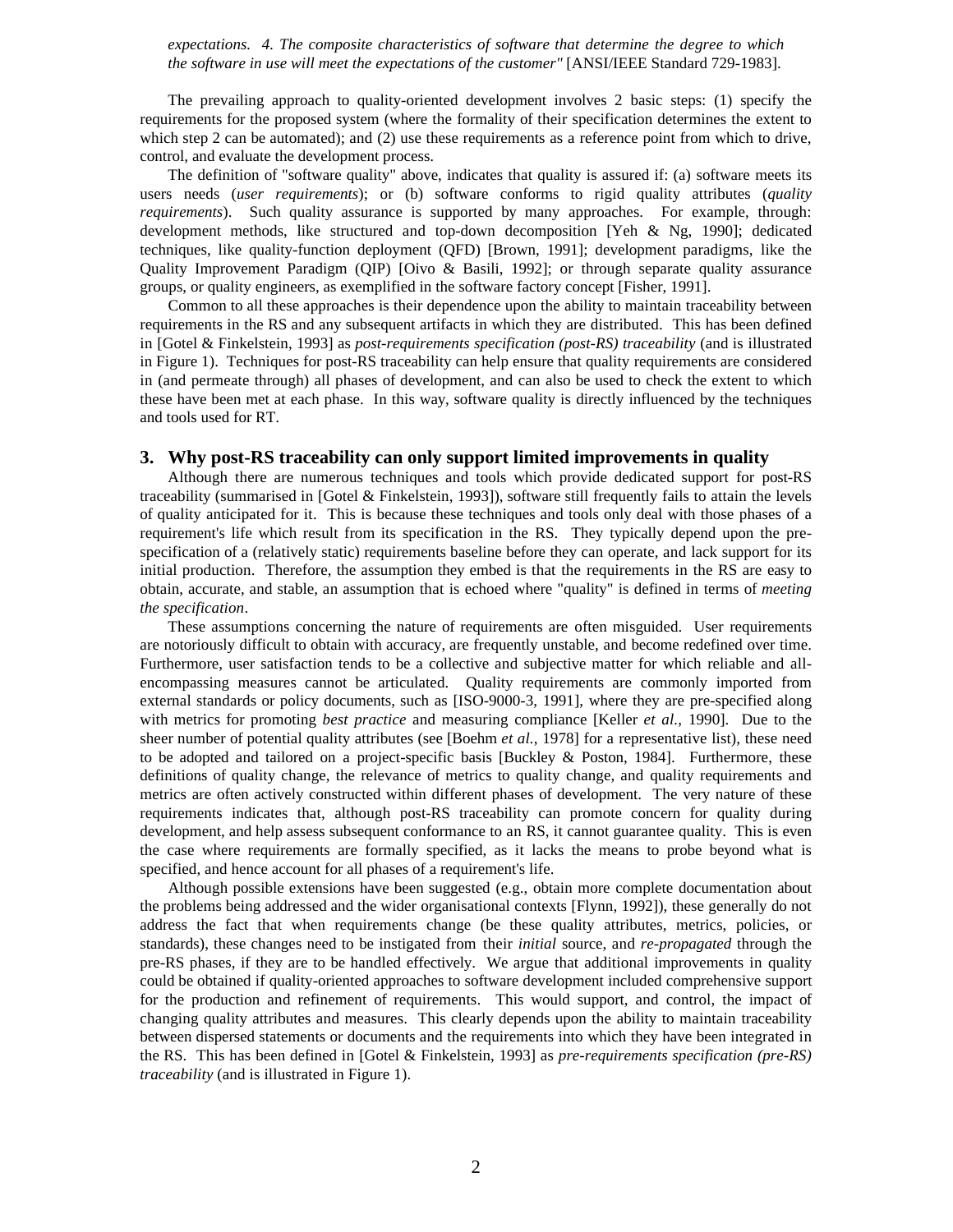

**Figure 1:** Pre-RS and post-RS traceability

# **4. How pre-RS traceability can improve quality further**

In a critique of quality assurance activities in software engineering, Loka reports how most of these activities tend to be carried out towards the end of a project, after the original development team has moved on [Loka, 1992]. Accordingly, any defects that are identified are inadequately addressed: out of context; by other parties; and by directly *weeding* them out of the end product itself [Flaatten, 1992]. This leads to ever-deteriorating quality. Pre-RS traceability enables a *quality culture* to be built in from project conception, and for quality to be an on-going concern, by supporting: (a) analysis of the RE process, to identify the cause of any defects (a documentation problem); and (b) identification of those in a position to assess quality or address any defects (an organisational problem). This is essential because a positive correlation has been repeatedly stressed between the earlier that support is injected into the development process and the quality of the software that can be delivered (e.g., in [Palmer & Fields, 1992]).

To date, most of the support in the pre-RS area focuses on: (a) increasing the amount, and improving the structure, of information that is documented about the RE process; and (b) providing powerful and selective retrieval mechanisms for accessing this information. However extensive or sophisticated these become, our empirical investigations indicated that there will always be situations in practice where this is not sufficient. For exactly this reason, one of the basic working practices of the practitioners in our studies was found to be identifying the (human) source of requirements and requirements-related information, to enable informal face-to-face communication with appropriate participants. In so doing, problems are currently experienced because such information is either: not available; outdated; or refers to those who wrote the documentation, rather than those who formulated the content therein. This is because the predominant way to attach details of personnel involvement is through a document field, labelled "author", or through the use of annotation mechanisms. This is the reason why the end products of RE lose details of those who originally generated the information and those who were involved in all phases of its refinement.

These findings indicate that more information needs to be provided about the social setting of the RE process, and in particular, that all the information that is produced needs to be augmented with details of personnel contributions. Such details must be updated to reflect the evolving and changing nature of these contributions if they are to be of continued use. In this way, pre-RS traceability provides the ability to trace those involved in producing and refining requirements, which can account for the fact that quality is socially defined, socially evaluated, and only accepted within a social setting. Although requirements may be well defined, and even imported from agreed standards, what is specified will often mean different things to each individual involved: *"probably the most common error made in quality assurance is the assumption that there is a common understanding of what 'high quality' software actually means. No such common understanding exists. Situations arise where different software engineers strive, in a mutually antagonistic way, to ensure that particular, but different, product attributes are achieved"* [Sommerville, 1989]. Access to those defining (or importing) the requirements being used to drive quality development, is often the only way to ensure a shared interpretation for so doing. Also, because many quality attributes and measures are subjective, tools and formalisms can rarely assess quality independent from those specifying the criteria. This need to consider the social dimension in evaluation exercises has been the subject of a number of papers (e.g., [Hirschheim & Smithson, 1987]).

# **5. A proposed approach for modelling contributors and contributions**

Our proposal for improving software quality revolves around augmenting any information produced in the RE phases with details of its contributors. There are some basic requirements for modelling this: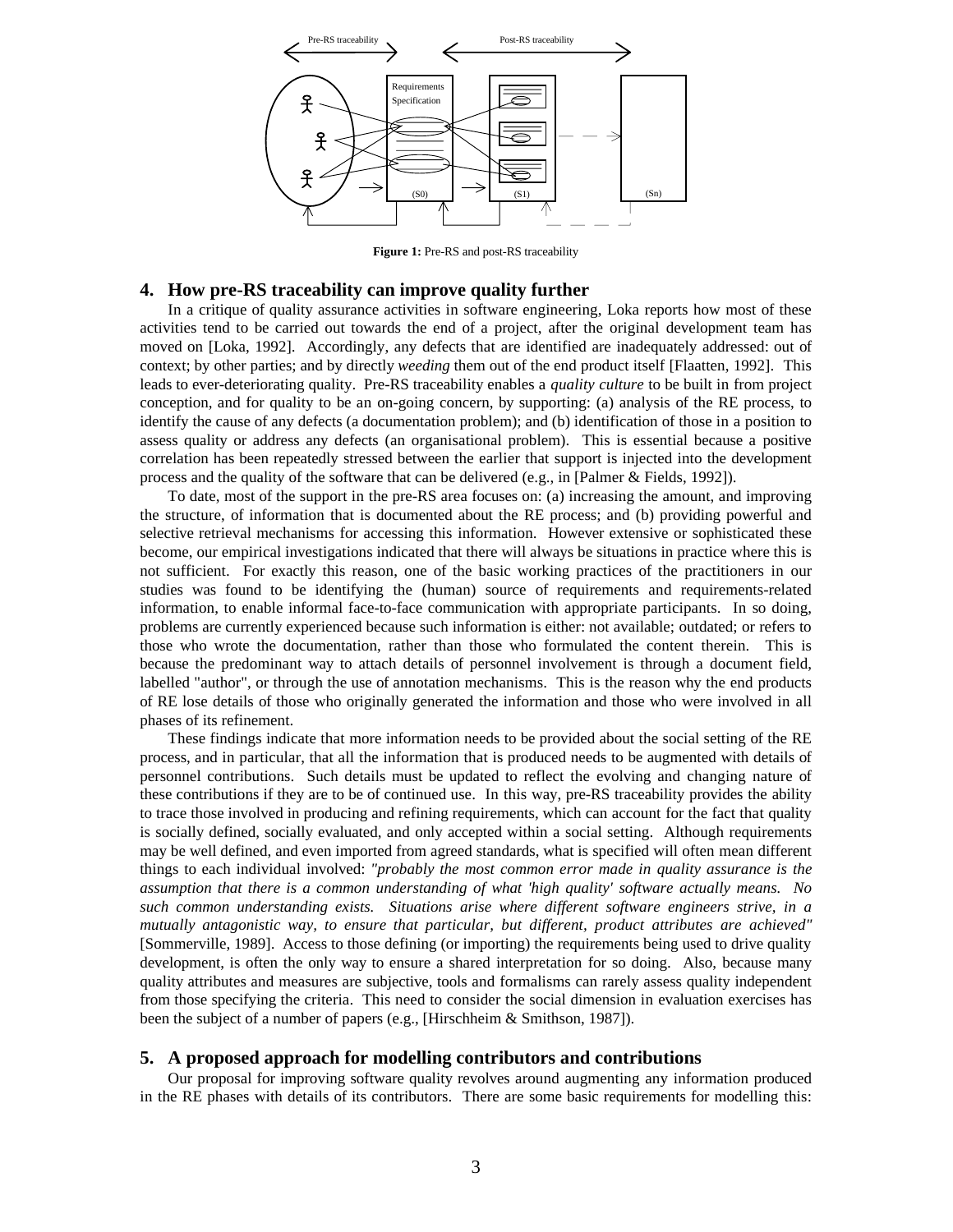(1) the model must be updateable, to reflect the evolving structure of contributions, and be open to alternative presentations; and (2) its basis must offer some guidance for model development and refinement, and enable some capacity for reasoning with and about the contribution structure, plus any subsequent changes to it. The broad approach we propose is illustrated in Figure 2.



**Figure 2:** Outline of the approach

## **5.1. Modelling artifacts (contributions)**

We are only concerned with the tangible artifacts that are produced and exchanged in the RE process, such as: formal documents; memos; faxes; videos of meetings; spreadsheets; etc. Process details, such as the conversations amongst participants, are not essential for investigating a suitable basis for the modelling, and could be incorporated at a later date. We assume 2 basic types of artifact: (1) *primitive* (i.e., dependent on no other artifacts); and (2) *compound* (i.e., based on, or referencing, other artifacts). These artifacts are represented in an on-line form and are placed under the control of a database management system. This deals with structural and content-based traceability, provides interrogation and query facilities, and maintains the following structures: (a) a *main* (or primary) structure, defined by development-based relations between whole artifacts; and (b) many *subsidiary* (or secondary) structures, defined by content-based relations between artifacts and/or various size components therein. We make these assumptions because there are rudimentary techniques and tools which can do this.

## **5.2. Modelling personnel (contributors)**

An organisational database will be used to hold various details (e.g., positions and aliases) about the personnel who have directly and indirectly participated (e.g., developers and customers). It may be used to model diverse organisational information (such as: power structures; delegation structures; responsibility structures; group structures; etc.), so it can define and deal with whatever types of relation that can exist between personnel. We assume 2 basic types of participant: (1) *individual* (i.e., nondecomposable); and (2) *group* (i.e., decomposable into further groups and/or individuals).

## **5.3. A scheme for modelling the interrelation between personnel and artifacts**

The details of the contributors will be manually defined, once in an on-line form, so in a post-hoc manner. Contributions can be of any size, nested, overlapping, embedded, etc. The problem of capturing such details, in an on-going and automated manner during the process itself, can be investigated once a suitable scheme has been developed.

The crux of the approach lies in providing a suitable scheme with which to represent the link between personnel and artifacts. Merely defining this structurally, with no semantics other than *contributes\_to* or *contributed\_by*, is too coarse to meet the basic requirements we have listed. We suggest that a useful semantics is the *nature of the contribution* (i.e., the role of the individual/group with respect to the artifact/component). A preliminary taxonomy would involve the following types of contribution: originates/produces; documents; adopts (uses without change); adapts (uses with change); and authorises/stabilises (signs off). Such a scheme provides an effective way of dealing with complexity, as it superimposes different layers upon the artifact to deal with the different types of contribution, which can be selectively used for different types of focused reasoning (as depicted in Figure 3). Each of these types has different implications for the recomputation of the contribution structure following change. We are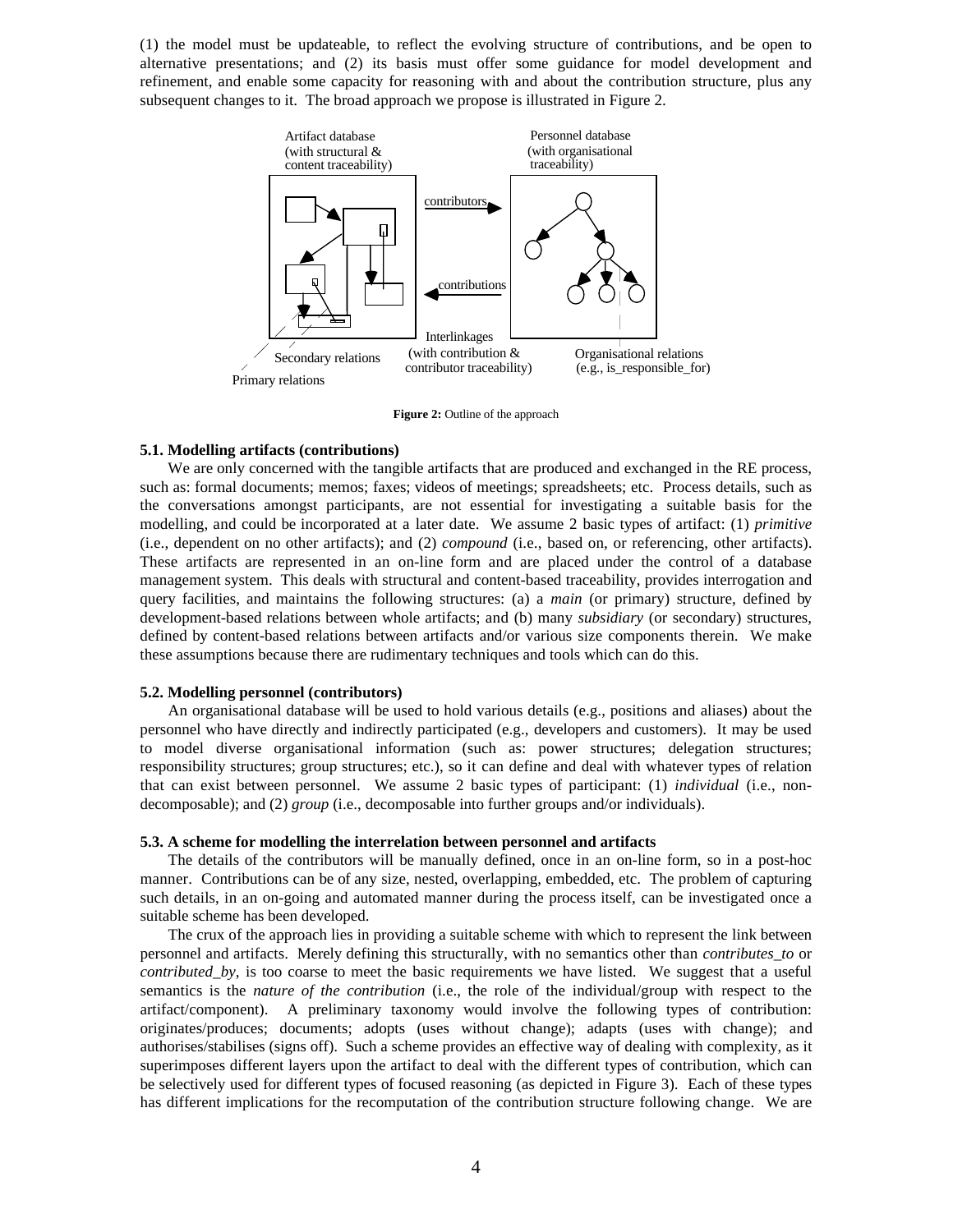investigating what these implications are, whilst examining further attributes which have an effect on change (e.g., the strength of the contribution). To provide a logical basis for this scheme, we are examining how these types of contribution can be redefined in terms of *commitments* (adopting the definition given in [Finkelstein & Fuks, 1988]). In this way, we should be able to reason about changes to the contribution structure, and provide rules for its recomputation. In summary, what we are proposing is: to link contributors and contributions, by *marking-up* an artifact with its contributor structure, using an underlying scheme that is theoretically based upon "commitments".



**Figure 3:** Different social structures an artifact is simultaneously connected to (based on the nature of the contribution)

## **5.4. Extending the scheme to keep the model up to date**

To be able to accurately locate which personnel can perform quality assurance, or address quality defects, throughout a project's life, there is a requirement to support the evolution of this contribution structure. When changes are made to existing artifacts, the artifact-based traceability links can update the content, but in so doing, the underlying contribution structure is often redefined. The scheme proposed above can be used to support the recomputation of contribution details and update this structure: it can extract the developmental traceability chain behind the information being changed (back to the originating artifact); and it can extract the associated contribution structure at each step. In addition, based on the nature of these contributions, it can build up a priority structure for who to contact and inform about change.

However, this process is complicated by the fact that the nature of the change, and the nature of the contributions underlying an artifact, have implications on how this recomputation should be done. We are investigating these issues. Also, the type of the content traceability links that exist between these artifacts, will also impact this process. There is a need to define the semantics of these relations, so they can be taken into account. Here, we propose the use of a scheme based on *communicative functions* (i.e., the function of a second artifact with respect to a first), such as: copies; uses; refines; elaborates; etc. We are currently developing a taxonomy, and specifying the impact of each function on the contribution structure (e.g., an identity function, or direct copy, would update the adopter structure, but not effect the originator structure).

## **6. Research directions, issues and implications**

Where attempts are made in practice, to keep track of *ownership*, this usually suffers from: coarsegrain labelling of contributions; no distinction between group and individual (or direct and indirect) contributions; no differentiation between contribution type (this is normally only the documenter/author, as opposed to the inspiration); inability to account for the fact that any subsequent revisions or versions may update or impose new contribution structures; and the inability to make any *intelligent* use of this information. We are unaware of other research explicitly directed at this problem, though research in *process modelling* aims to provide various details about the relations between people, people and their activities, etc. (e.g., [Jarke *et al.*, 1992] and [Mi & Scacchi, 1992]). However, efforts to increase the amount of development process knowledge tends to touch upon all concerns rather thinly, whereas we have argued the need to focus in detail on the contributor and contribution knowledge. They do not provide an overall and up to date view of the contribution structure, or enable this information to be used for reasoning about quality issues.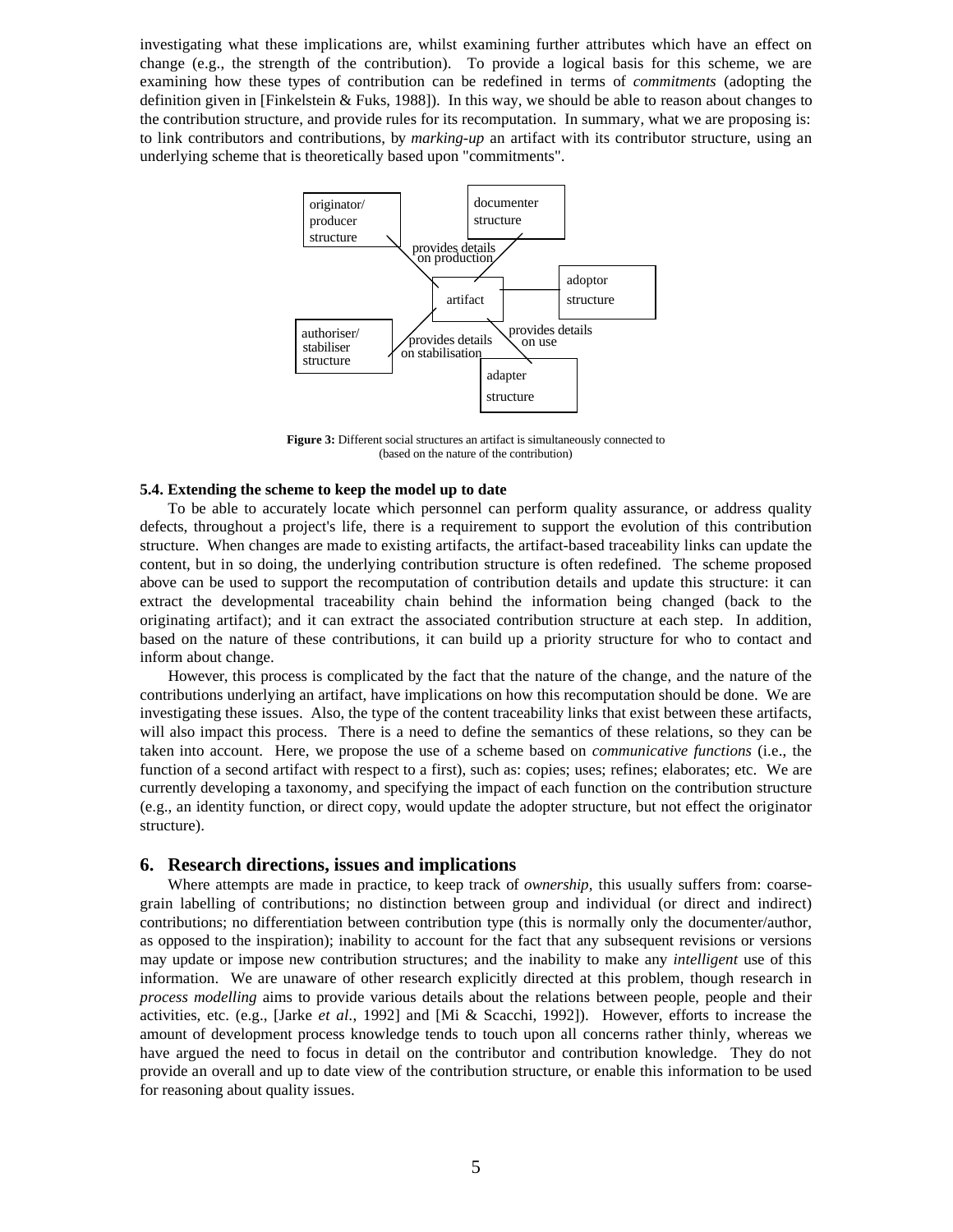We have only given a preliminary sketch of our proposed approach. We believe it will offer the basis for significant improvements in quality. It provides the means to rapidly identify those individuals to involve and inform in situations of change, decision making, quality assessment, conflict resolution, etc. By storing preferred communication protocols with personnel details, and through integration with suitable communication tools (such as those described in [Cockburn & Greenberg, 1993]), it offers the extra potential to automatically instigate any required communication. The possibilities it opens for project management and education will also influence quality. For example, it provides the apparatus to: compare predefined and actual organisational structures; infer dynamic details about power relations and alliances; integrate new personnel and deal with the consequences of those that leave; etc.

Our current research involves developing a suitable theoretical basis for the artifact, personnel, and contribution traceability referred to above. We are also developing a generic mark-up language, to overlay artifacts with their contributor details. This language will provide the rigorous basis for carrying out the flexible types of reasoning and update we have mentioned. Also, we intend to actively support and guide the revision and correction of requirements based on this approach. We further intend to embed the approach in tool support for RE, for refinement and evaluation purposes, and (where appropriate) in standard document preparation systems.

## **7. Conclusions**

The quality of a software system must be actively built into the development process from the onset of a project. Support must therefore be provided for the continuous definition, redefinition, assessment, and re-assessment of quality throughout a project's life. We have argued how more can be done in the pre-RS phases to establish a firmer foundation for these activities, and in particular because pre-RS traceability makes the work preceding the RS open to interrogation. This enables the concept of "quality" (and similarly its satisfaction criteria) to evolve with: (a) the evolving environment in which "quality" is defined and measured; and (b) the evolving development process through which it takes effect. We have further argued how the traceability of the personnel who have contributed to the requirements in the RS supports a fundamental working practice which is often the only way to explain and assess quality criteria. Therefore, modelling this social structure provides a firmer foundation upon which quality software can be built and measured. We are actively examining a suitable basis for modelling and reasoning with the contributors and contributions in RE. We also intend to develop suitable mechanisms to support and evaluate its use in practice.

### **References**

[Aaen *et al.*, 1992]

Aaen, I., Siltanen, A., Sorensen, C. and Tahvanainen, V.-P. (1992). "A Tale of Two Countries: Case Experiences and Expectations", in Kendall, K. E., Lyytinen, K. and DeGross, J. I. (eds.), The Impact of Computer Supported Technologies on Information Systems Development, IFIP Transactions, North-Holland, pp. 61-93.

[ANSI/IEEE Standard 729-1983]

ANSI/IEEE Standard 729-1983, *IEEE Standard Glossary of Software Engineering Terminology*, Institute of Electrical and Electronic Engineers, Inc., N. Y.

[Boehm *et al.*, 1978]

Boehm, B. W., Brown, J. R., Kaspar, H., Lipow, M., Macleod, G. and Merrit, M. (1978). *Characteristics of Software Quality*, TRW Series on Software Technology, North-Holland.

[Brown, 1991]

Brown, P. G. (1991). "QFD: Echoing the Voice of the Customer", *AT&T Technical Journal*, March/April, pp. 18-32.

[Buckley & Poston, 1984]

Buckley, F. J. and Poston, R. (1984). "Software Quality Assurance", *IEEE Transactions on Software Engineering*, Volume 10, Number 1, January, pp. 36-41.

[Cockburn & Greenberg, 1993]

Cockburn, A. and Greenberg, S. (1993). "Making Contact: Getting the Group Communicating with Groupware", *Proceedings of a Conference on Organizational Computing Systems*, Milpitas, California, November 1-4, pp. 31-41.

[Curtis, 1992]

Curtis, B. (1992). "The CASE for Process", in Kendall, K. E., Lyytinen, K. and DeGross, J. I. (eds.), *The Impact of Computer Supported Technologies on Information Systems Development*, IFIP Transactions, North-Holland, pp. 333-343.

[Finkelstein & Fuks, 1988]

Finkelstein, A. and Fuks, H. (1988). "Multi-Party Specification", *Proceedings of the Fifth International Workshop on Software Specification and Design*, (IEEE CS Pr*ess and* ACM SIGSOFT Notes), pp. 185-195.

[Fisher, 1991]

Fisher, A. S. (1991). *CASE: Using Software Development Tools*, John Wiley & Sons, Second Edition.

[Flaatten, 1992]

Flatten, P. O. (1992). "Requirements for a Life-Cycle Methodology for the 1990s", in Cotterman, W. W. and Senn, J. A. (eds.), *Challenges and Strategies for Research in Systems Development*, John Wiley & Sons, Chapter 13, pp. 221-234.